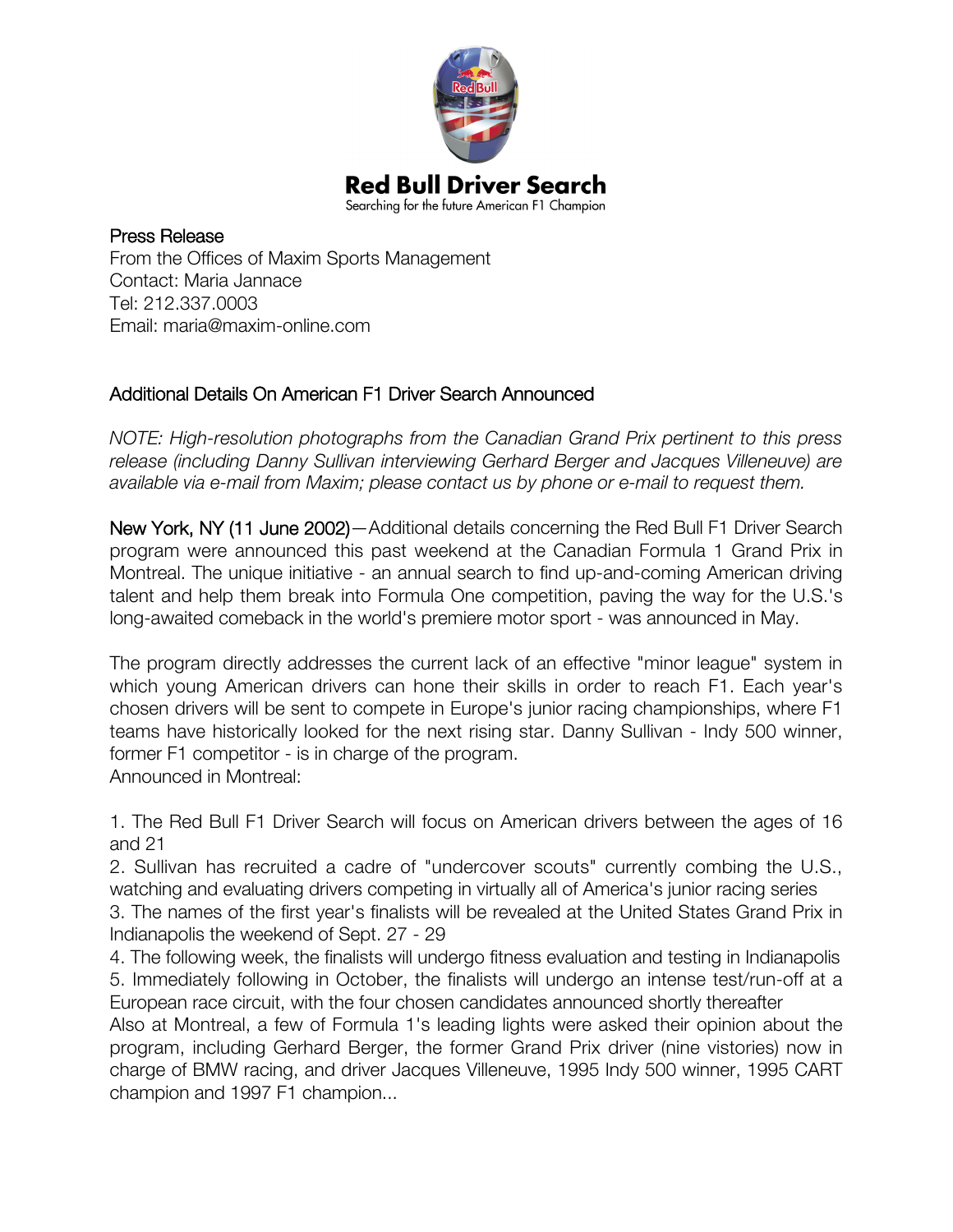Berger: "Of course, it is always important to find the new young drivers. And what was looked for both when I was coming up and today is the enormous commitment. Having great talent is of course a given, but we look for complete drivers, such as Ralf Schumacher, who came up through our own Formula BMW series."

Villeneuve: "What Red Bull is doing is great, because F1 needs the American public. We also need the American mentality a driver from the U.S. would bring: laid-back, willing to have fun!"

Previously released Fact Sheet follows...

## FACT SHEET Red Bull F1 Driver Search

## What is it?

- This initiative directly addresses the current lack of an effective "minor league" system in which young American drivers can hone their skills in order to reach F1
- The goal is to find, fund and nurture aspiring, up-and-coming American driving talent by sending them to race in Europe's junior racing championships
- The program also involves assistance in the various tangential aspects that are critical to success in Europe: physical training, language and culture, media skills, team dynamics, etc.

## Who's running it?

- Danny Sullivan Indy 500 winner, former Formula Ford, F3 and F1 competitor is in charge of the program
- As a long-time sponsoring partner in motorsports around the world, Red Bull will fully utilize its existing relationships and network of contacts in the racing community to maximum effect v

### How are drivers chosen?

- Danny Sullivan has in place an extensive roster of "undercover scouts"
- The scouts are current racing "insiders" with proven track records of spotting upand-coming talent
- The scouts observe and rate American drivers all over the country in virtually every steppingstone racing series
- Each fall, Sullivan and these scouts will gather to nominate between approximately 10 and 20 drivers judged to have the most potential to succeed

# Each year, how many drivers win a scholarship?

• Red Bull will annually fund up to four drivers to compete in European championships such as British and German F3, Formula Renault, F3000 and/or other series appropriate to each driver's development level

### How are the four winners chosen from the initial roster?

- All will be assessed in a "test-day style" run-off in equally prepared open-wheel cars (format and venues to be finalized)
- Speed, of course, is paramount, but each driver's racecraft, fitness, mental acuity, personality, cultural flexibility, media and presentation skills and other attributes will also be assessed